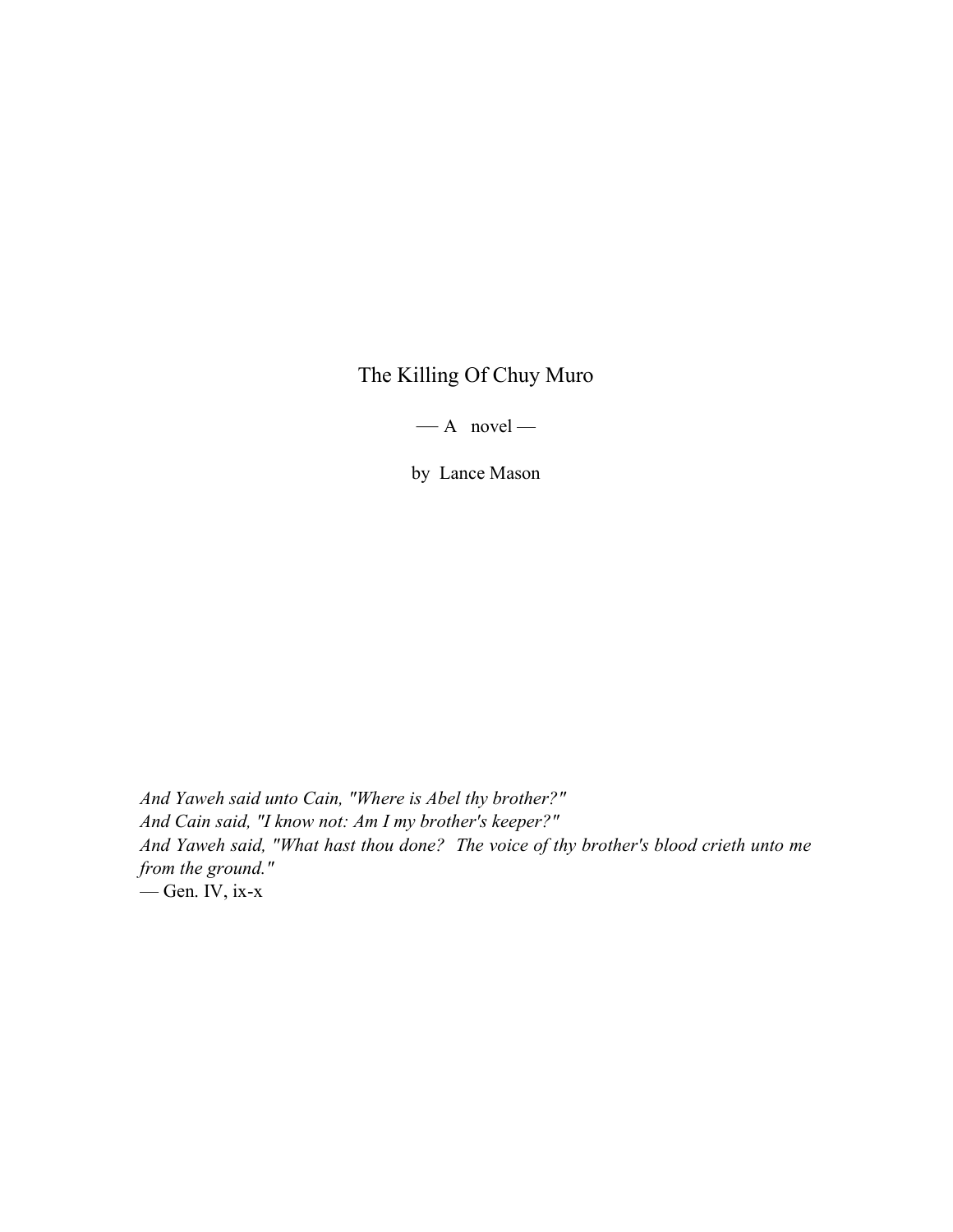## Chapter One

It was just on nine o'clock under a low, lemon moon, when the paint-faded *cholo* coupé pulled into the Signal station. Chugging out farts of exhaust, the hardtop braked, and, oilstained rag in hand, I strolled across the oil-stained pavement to greet the driver, Chuy Muro. As I ducked my head below the roofline, he pulled a cut-down 12-gauge from a clip under the dash, launching butterflies in my stomach the size of fruit bats. Then Chuy laid the piece down on the passenger seat, meaning it wasn't a threat to me.

I edged a little closer now, running the rag along the window frame, trying to show Chuy I wasn't afraid. The old Chevy, a '39 low-rider, smelled spicy and damp inside, a mix of Vitalis hair tonic and moldy upholstery. A *mariachi* tune, all trumpets and accordions, spilled out of the hardtop's radio, but Chuy's voice grated over the music like a rusty saw.

"Qué pasa, chico? You seen the Zunigas?" Chuy must have figured I'd have seen Victor or Freddie Zuniga if they'd been cruising around town. Was that shotgun some kind of threat to them?

Two empty Falstaff cans rocked around on the Chevy's floor, and smoke rose off a spit-stained Pall Mall stuck between Chuy's white-picket teeth. He wore chuke threads khaki pants and a plaid flannel shirt buttoned at the neck and cuffs—and his black-marble eyes roamed over my face, still looking for an answer.

"Earlier tonight, a little after I came on," I said. My brother-in-law's station squatted at A and Fifth Streets, the intersection of life, white or brown, for summer nights in Richland. "Victor going home from work. But they ain't been around since." I spoke in English, my Spanish weak, by choice as much as ignorance.

A lot of the chukes—short for *pachuco*—thought I had the lingo because of my best friend Gene. He wasn't the greatest at the old *español*, but he'd yak with a couple of them pretty regular, so they figured he was righteous, which was good for me. We respected Chuy, too, for who and what he was, even if we weren't tight, so we were cool, him and me. Still, this was Richland, and Chuy knew the lay of the land—this was no United Nations meeting.

Chuy looked back through the windshield and studied the world. "Going home, huh?" Had two vato brothers, the Zunigas, crossed him somehow, to do with money or a woman? Over honor, more likely. Or maybe Chuy was just showing some night-time machismo, part of his hard-ass, pachuco style.

"Yep," I said, "just after six."

"Not home now." This wasn't him calling me a liar, just getting the facts straight. He'd been by the Zuniga house, meaning things were straight between them. If Chuy'd been laying to settle some trouble, he wouldn't go to their house, not then, not in our town, and he wouldn't tip his hand by flapping his trap to me about it.

I reckoned they were all in tight on some kind of action, with the weapon just a symbol of mutual strength, of shared power. It was a bitchen piece of hardware. I had a close look at it lying there under Chuy's hand, with the walnut stock butt shortened halfway up to the trigger guard, curve-cut to fit against your hip. The oiled-wood forearm held old, blued barrels cut off shorter than anything legal.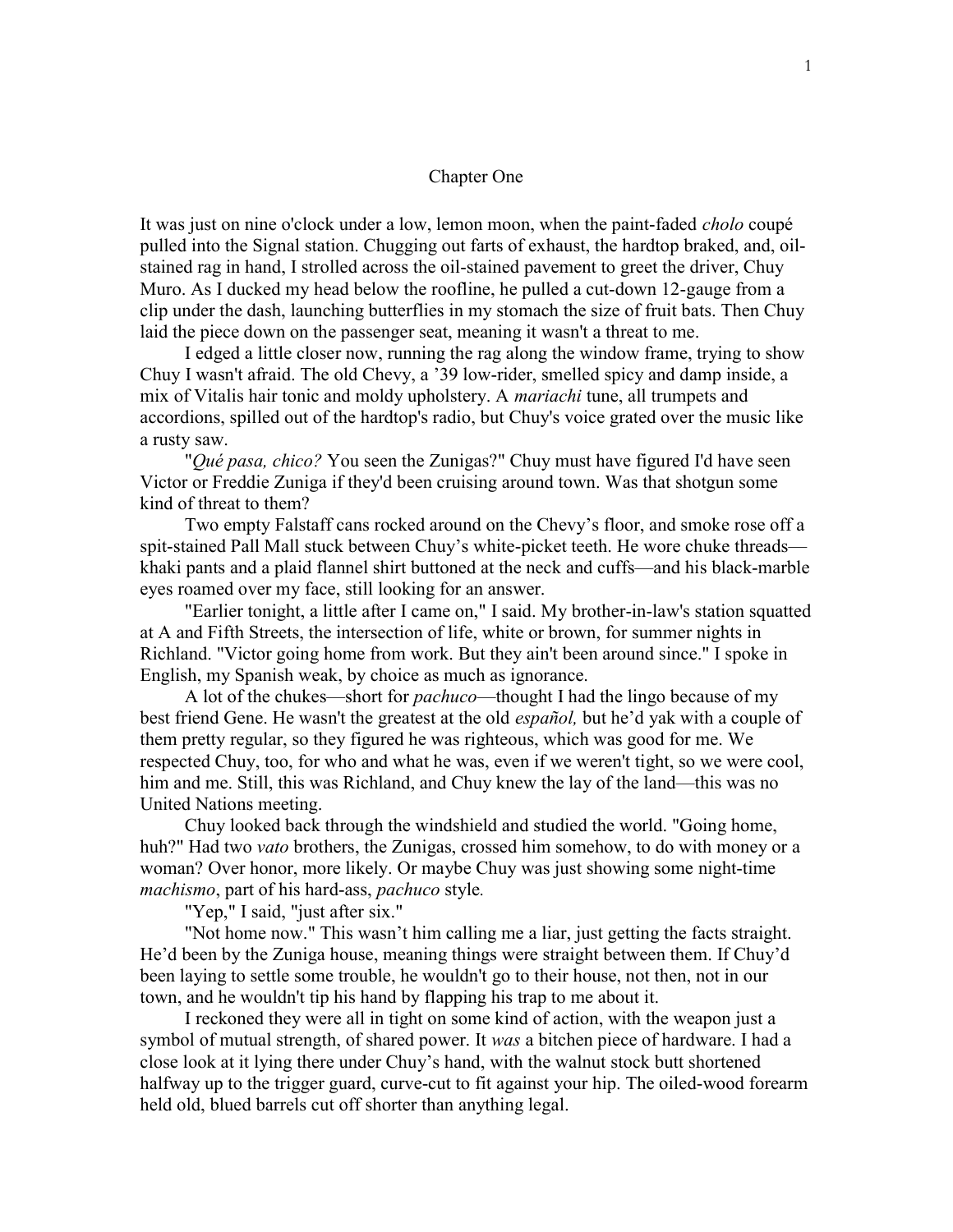After a bit, it looked like Jesús "Chuy" Muro had seen what he'd come for. "Amigo, no molesta sobre los Zunigas," he said. I shouldn't be bothered about the Zuniga boys. "'Sta bueno. Hasta luego."

"Yeah, later, *hombre*," I said, glad to be past any possible trouble.

Chuy and his machine slithered out of the lot and onto A Street, low and cool, with "El Tortuga" pin-striped in pink on the car's flat-black trunk. Hanging in the back window, shiny in the moonlight, was the blue-and-silver plaque of the Playboys, a local Latin car club, real bad-asses.

Alone then in the station, I took a long pull on a Dr. Pepper, the sour-sweet bubbles gassing out my nose. My broken back tooth zinged from the cold, and I started thinking about my life. It was near the end of summer, with football double-days starting up, so I had to decide between some roadwork and playing ball with Gene, or bodysurfing and making a run with him down to Mexico for a week. Since spring, I'd been doing this night work at the station, earning extra bread for a trip down to Ensenada before school opened.

Gene and I were hitting the weights, too, and we'd heard Tony Yamashita and the Higgins brothers were bulking up using pills you could buy in Baja drugstores. But Tony's uncle was a doctor, and he pulled us aside and told us the stuff could hurt our livers and make our nuts shrivel up. Still, I guessed a couple of weeks of the stuff wouldn't hurt me. This was years before any news about steroids and gym dope.

Still, there were other stories about Mexico, of guys scoring with American babes down there, important stuff for two hairy-legged teenage boys to know. We couldn't do any better with the chicks, though, than making the football team, and Gene and I had one more year to work on that action before we went off to college or whatever was next. Another idea was to just blow this stinkhole town and make discoveries about life.

That's what we wanted to do, break out and find our lives, the real thing, so we had some big decisions to make. I knew I couldn't figure it all out on my own, but Gene and I had made an agreement about doing it, and doing it together.

Then a voice clattered out of the dark. "Hey! Señor Eduardo! What's up?"

It was "Gene on the scene," and a giggle hit my stomach, a buzz running down my neck as he pimped across the lot in the hip-rolling, walk-and-talk sashay the splibs used. That's what the blacks called themselves around us, *splibs*. "You patty boys need more splibs on your ball team," they'd say. Splibs, patties, chukes. Everybody used street slang to avoid talking about color.

"Hey, gas jockey!" Gene had on his red windbreaker and Levis, giving me his wide smile and devil-may-care shrug. "So, what's the happs, Mr. Ed? Any dollies cruise in tonight?"

"None for you, Regina, but Chuy Muro was here. He just drove out."

Gene said, "Chuchi was here?" Chuchi or Chuy—both nicknames for Jesús. "What's that wild boy up to?"

"Looking for the Zunigas," I said. "Had a cut-down 12-gauge on him."

Gene flinched, staring at me like a little kid, eyes stretched open. Then he shook himself. "You bullshit artist. He didn't have a gun."

"Fuck if he didn't. He showed it to me plain as day." We talked tough, but we were just kids.

"And he's after Freddie and Vic?"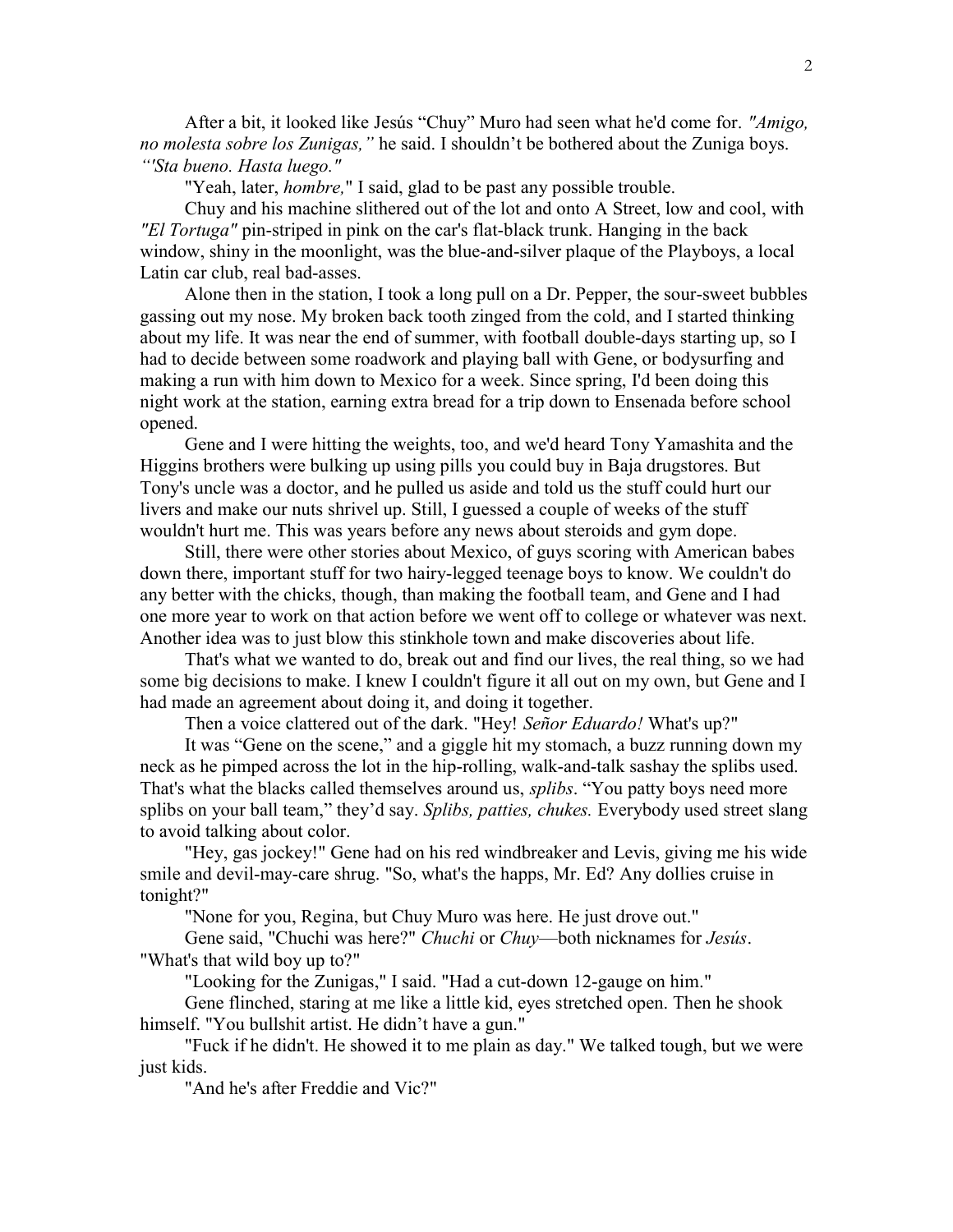"Nah," I said, "he seems cool with them."

"Then who?" Gene was jumpy.

"Don't know. None of my business or he woulda told me."

"That is fucked up, Hot Rod. He might be looking to kill somebody." Gene took life more seriously than I did.

"Scare 'em, more likely," I laughed. "Chuy ain't the killing type."

"You don't know that. Those Playboys don't fuck around."

"That's right, so I ain't calling the cops on him," I said. "I aim to stay cool with Chuy. Cool as I can be, anyway, with a chuke."

Gene looked away, unhappy with the story. "So, no babes through tonight?"

"They like their men tall and studly, Dudley." I had grown four inches since spring and was now taller than Gene. "Besides, Geno Reno, you ain't getting any this century."

He smirked. "You should write comic books."

I swigged the Dr. Pepper. "You working tomorrow?" We worked days in the lemon orchards.

"Hell, yes," he said, "making the big coin. Then his mouth and eyes started dancing. "Hey, did you hear Mandy O'Bryan broke up with Gary Turner?" We were both hot for this girl, so this was big news to us, and we chewed it over until Gene had to go.

"See you in the a.m."

I nodded. "Seven o'clock. Burgers at Topp's."

A salty night breeze drifted off the ocean a mile away, and Gene drifted off toward Fifth Street, feet splayed and shoulders hunched, his James Dean collar turned-up to the wind. Roy Orbison's voice crooned "Only the Lonely" out of the office radio, and part of me wanted to reach out in the dark and pull Gene back. Years later, I still recall that night, Orbison singing, what it meant, and Gene strutting across my memory like a living ghost of the time, our private secret still a part of who we were.

We go through life with lots of secrets, some big, some small, and Gene and I had plenty of them. Shooting out Christmas lights with a BB gun, hiding fireworks from the cops, boosting shit from the hobby store, once watching through Danny Blackfell's bedroom window while he jerked off after the high school prom—things we kept to ourselves, especially about Danny, since you never knew when you might be in the same boat.

#

Gene and I went way back, before kindergarten, before we could pee standing up. We were tight as the hide on a horse, and reckoned nothing as weak-kneed or longwinded as an idea could come between us, back in that summer with all its secrets and the trouble they would bring.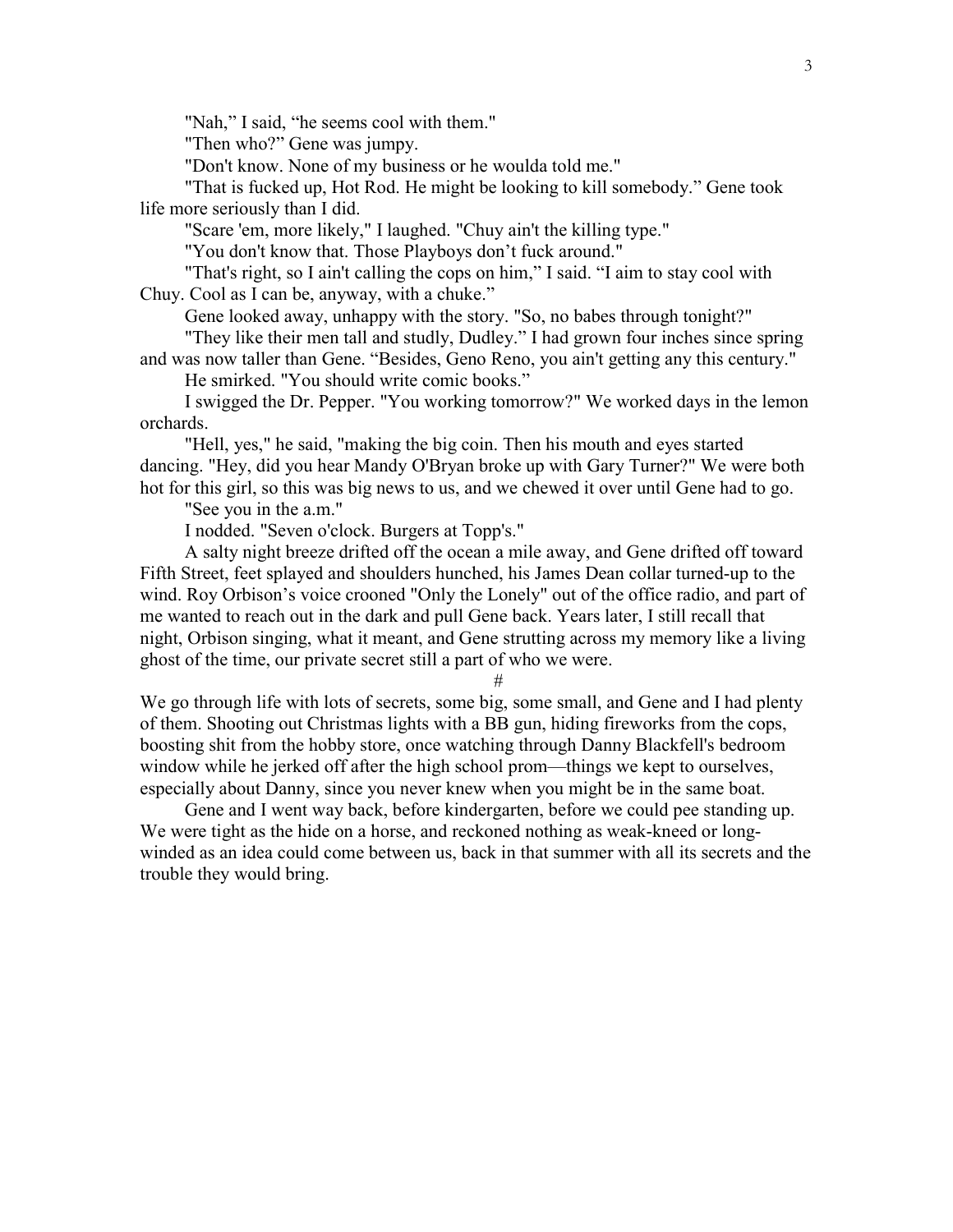## Chapter Two

This story happened in the time and space between the hard-working quiet of California in the Fifties and somebody burning a bank because of Vietnam. I didn't witness every episode I'm going to tell about here, but will put the truth down as best I can. What I didn't see directly came from folks who did, or from what back then we'd have called reliable rumors.

During my years inside, I never found the answers to a lot of sad questions I worried over, things about loss that hung across my life like a line of dirty laundry. Still, life is sometimes more about what you lose than what you win and, even before I went down, before the hard years, I didn't have big ambitions for my life. I was a realist, and wasn't carried away with highfalutin ideas about college or business or women, imagining I was making a million dollars or getting it on with Marilyn Monroe. I never did fool myself that way.

Gene, though, he was a different story—an idealist and a dreamer. He was no candyass, but he believed in the Golden Rule, and started up about this time having higher expectations for himself. I guess he came to imagine he was cut out for bigger things, for making a better life. This was partly to do with Dr. Katz and his daughter.

But Gene and I had a lot of good years together until, late in the game, differences over right and wrong, over the Chuy Muro business and what lay ahead, divided us. Once this started, painful choices, small-town politics, and our plans getting pulled apart would bring the whole thing to its conclusion in the parking lot of a hamburger joint.

Indeed, secrets can have a special meaning if the two of you are locked inside one, bound together by the private things it hides, and we had one secret bigger than the others, and too painful for the rest of the town to know.

Still, in the meantime, we had some living to do.

\* \* \*

Back when we were kids, people were pouring into the West like starving dogs on a meat truck. Land was cheap, war veterans came looking for jobs, and it was all pretty whitebread America. Yet, by the time the Sixties were in full swing, unpredicted things were happening. The movies and the music gave California its own look and sound, the beatniks and surfers combining to create the hippies, and this all made for a no-holdsbarred, only-place-in-the-world sort of feel. Out of this came Free Love and lots more people scrambling around looking for sunny weather and sex and getting high. It seemed to us that no one gave much of a shit about any other place on Earth but here. I might have seen just the beginning of this first-hand, but the news got around.

About the time Gene and I were praying for our first piece of ass, the West Coast was looking pretty sweet to Rhoda from North Dakota—from any place where snow fell by the yard or tornados rearranged the furniture twice a week. Of course, this was when Kennedy was still alive, John Wayne was everybody's hero, and you didn't talk out loud about boys who liked boys.

Old Walter O'Malley had brought the Dodgers to LA a few years before, with Koufax and Drysdale—Maury Wills, too, of course—and beat the White Sox in the '59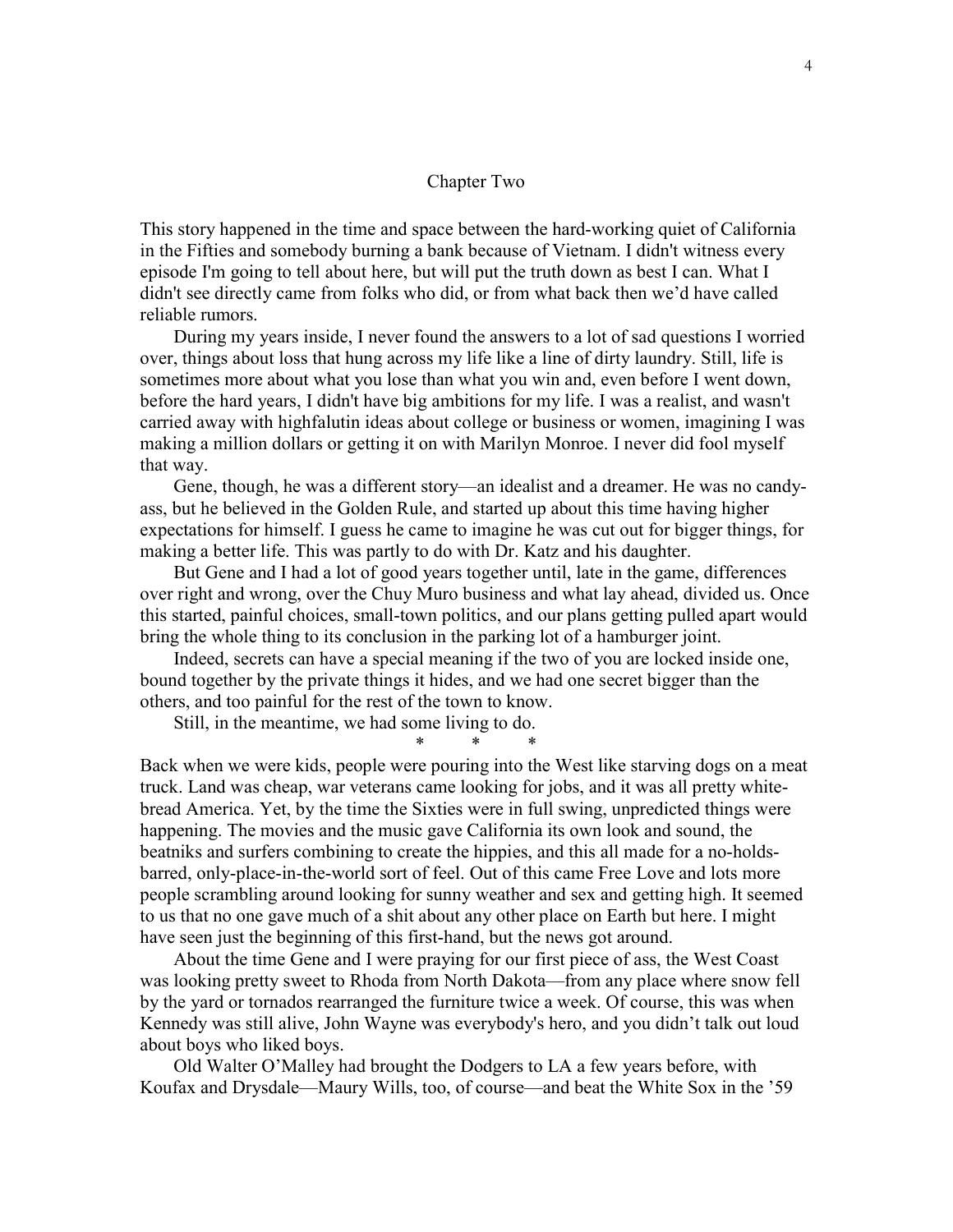Series. Elvis was on the radio day and night, and surf music was just catching hold. But miniskirts and bra-burnings weren't around yet, and sex wasn't there for the asking.

What set us apart from other kids of the time was being born on the Coast, with the ocean always in our heads and in our souls. That difference, that California magic, felt to us like the most important thing in the world and, by the Sixties, millions around the country agreed.

As important as all this was to us, farming was still the biggest thing in Richland. If it failed, everything failed. But the big Pacific brought enough rain, the soil was rich, black bottomland, and the climate was good, never too hot and it never snowed. Farm families, mainly German and Irish Catholics, some Italians, had moved in during the last century. While farming wasn't an easy life for anybody, they owned much of the land and usually controlled the crops and the politics. Gas was still cheap for the machines, and brown people did most of the dirty work, people from Chuy Muro's part of town.

We looked at the world back then with the eyes we were born with, but things were changing, here and around the country, and people generally, me included, didn't see all of it coming. Gene, though, he was different, and maybe Chuy, too.

\* \* \*

Part of becoming a man—not just macho, but a man in control of his world—is to know how close to get to danger. A man approaches danger, maybe even confronts it, only if he reckons he can romance it, or contain it, or back off when things get too hot. Boys, though, are different. A boy throws himself at danger to prove to somebody he can brave the risk and, if it all goes bad, even dodge a bullet. So boys go looking for a fight, and the generals and politicians send them off to war, while the men, careful men, stay home and polish up their futures.

Chuy Muro wasn't a boy anymore, but not a man yet, either. And he was only bad to his enemies, like a knight, like one of those Samurai soldiers in the Japanese movies who, if they're out of work, don't have a purpose in life. He took on trouble to make it right, according to his own code, and drew danger to himself in the no-man's land along the Union Pacific tracks, between the Eastside, with its Spanish-speaking church and Mexican life, and our white side of town west of A Street.

Chuy was straight, in that he wouldn't shoot you in the back, but that doesn't mean he was simple, or that it was easy to see in him what might be coming. Twenty-one or –two, life had wised Chuy up more than most fools and farm kids around Richland. He was a fighter in all his ways, and not just with his fists, though they were hard. There were lots of stories about him, some that tightened up your insides, and some that were weird but funny, like the one about him playing high school football against the boy with the glass eye.

Why did Chuy come into the gas station that night flashing that shotgun around? Well, that was his business, his *secret*, not mine. I'd done some dumb shit stuff as a kid, alone and with Gene, but I hadn't been about to ask Chuy Muro why he was out trying to find the Zunigas with a chopped-off 12-gauge hiding under the dashboard.

A secret is like that, playing a role in your life, in who you are and what you think, but, like Chuy and his business, you don't want to talk about it to just anybody. Secrets are information, and have power, the sort you may want only a certain person to have. Like bargaining chips, secrets can create leverage—"You do what I ask, you play my game, and I keep my mouth shut"—but you can't always predict with some people how it